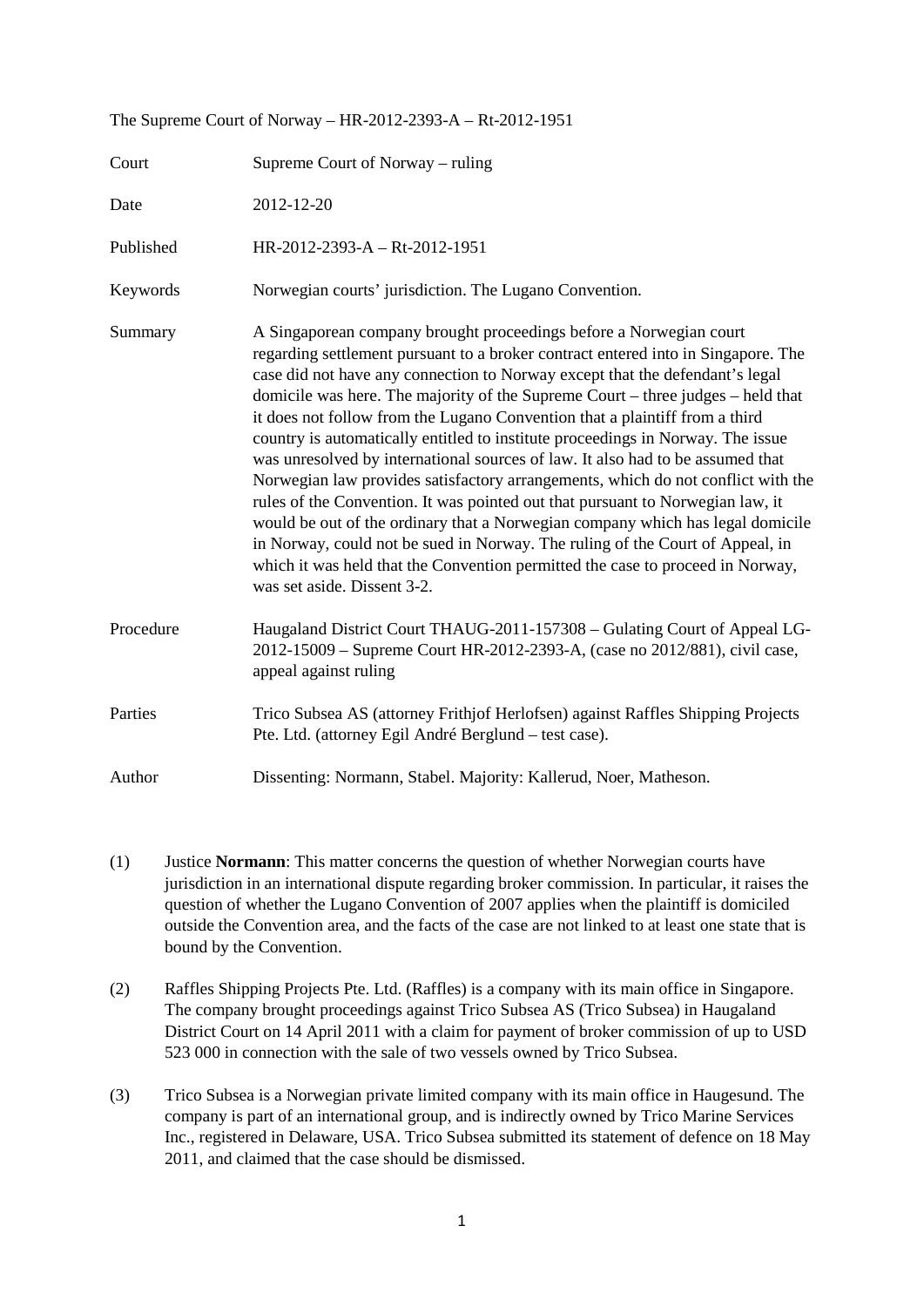(4) Haugaland District Court passed a ruling with the following conclusion:

*1. The claim for dismissal of case no 11-065630TVI-HAUG is rejected. The case will proceed.* 

*2. Raffles Shipping Projects Pte Ltd is ordered to provide NOK 300 000 – three hundred thousand – as security for a possible liability for legal costs related to case no 11-065630TVI-HAUG by 29 August 2011.* 

*3. A decision regarding legal costs is postponed pursuant to the section 20-8, third subsection of the Dispute Act.* 

- (5) Whether the Lugano Convention applies to the dispute was not considered by the District Court, which based its decision on the section 4-3 of the Dispute Act.
- (6) Trico Subsea appealed to Gulating Court of Appeal, which issued a ruling on 18 November 2011 with the following conclusion:

*1. The case is dismissed.* 

*2. Raffles Shipping Projects Pte Ltd shall pay to Trico Subsea AS legal costs for the Court of Appeal in the amount of NOK 14 825 – fourteen thousand eight hundred and twenty-five – within 2 – two – weeks from the service of this ruling.* 

*3. Raffles Shipping Projects Pte Ltd shall pay to Trico Subsea AS legal costs for the District Court in the amount of NOK 15 000 – fifteen thousand – within 2 – two – weeks from the service of this ruling.* 

- (7) The Court of Appeal also resolved the matter based on an interpretation of section 4-3 of the Dispute Act.
- (8) Raffles appealed to the Supreme Court Appeals Selection Committee, which set aside the Court of Appeal's ruling on 19 January 2012 (HR-2012-152-U). The following ruling was handed down:

*1. The Court of Appeal's ruling is set aside.* 

(9) The Appeals Selection Committee started by pointing out that the Court of Appeal had solely considered section 4-3 of the Dispute Act. The Committee further held:

> *(18) It is, however, clear that in cases that fall under the Lugano Convention, the rules of this Convention are decisive for the question of jurisdiction, see section 4-8 of the Dispute Act. The Convention prevails as lex specialis over the provisions of the Dispute Act regarding international jurisdiction, see Ot.prp. no 89 (2008-2009) page 12, Schei et al page 191 and Skoghøy, Tvisteløsning (2010) page 53 et seq. Section 4-3 of the Dispute Act is only applicable if the case falls outside the scope of the Lugano Convention. The Court of Appeal has not considered whether the dispute falls under the Convention.*

> *(19) Thus, the Court of Appeal has defined the subject of its legal assessment too narrowly by only considering the question of jurisdiction pursuant to the section 4-3 of the Dispute Act.*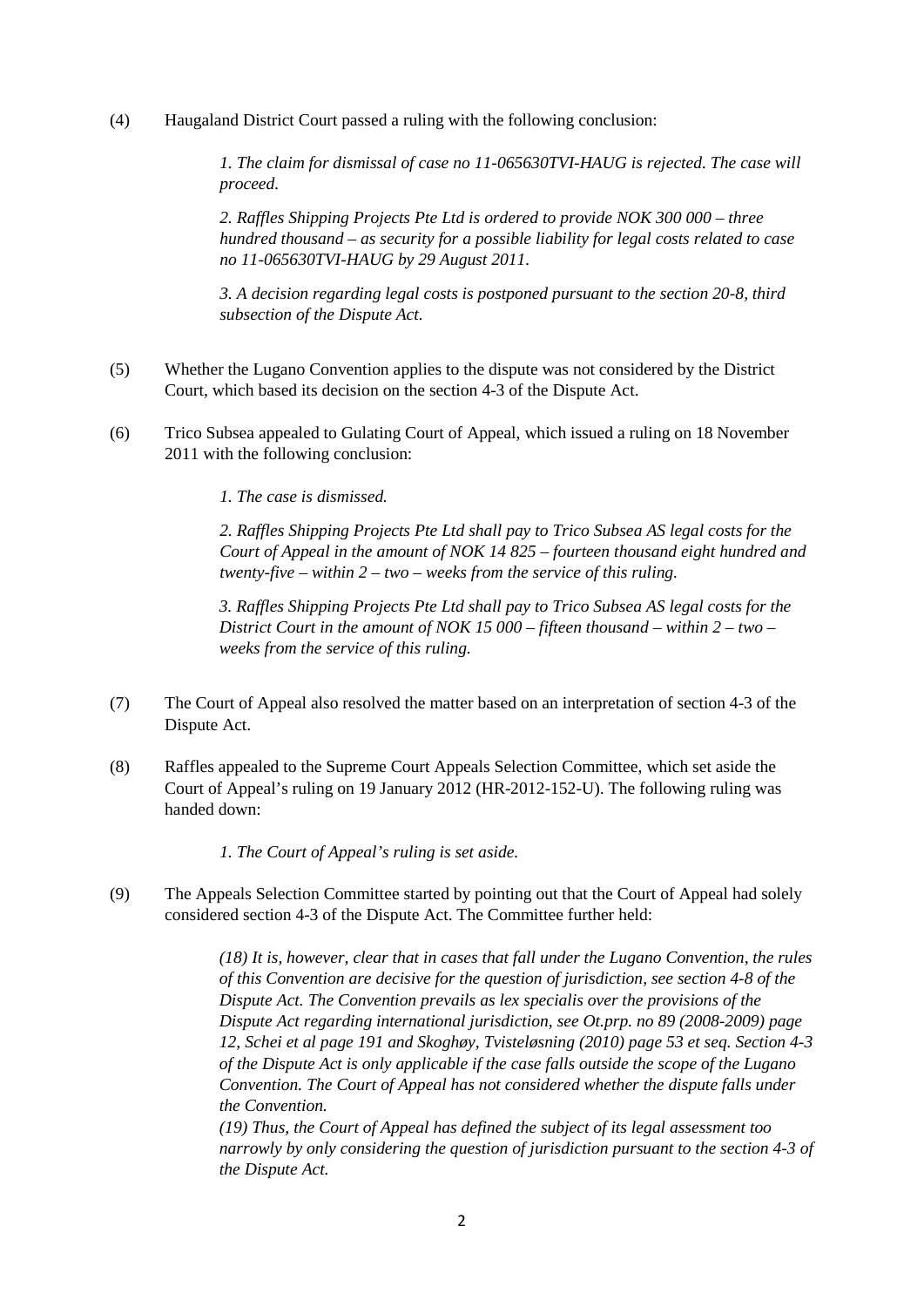(10) The case was then referred back to the Court of Appeal, whose ruling of 14 March 2012 (LG-2012-15009) dismissed the appeal from Trico Subsea. The decision of the District Court to bring the case forward was upheld. The Court of Appeal passed the following ruling:

> *1. The appeal is to be dismissed. 2. Trico Subsea AS shall pay legal costs for the Court of Appeal in the amount of NOK 9 000 – nine thousand – to Raffles Shipping Projects Pte. Ltd. within 2 – two – weeks from the service of this ruling. 3. Trico Subsea AS shall pay legal costs for the District Court in the amount of NOK 53 000 – fifty-three thousand – to Raffles Shipping Projects Pte Ltd within 2 – two – weeks from the service of this ruling.*

- (11) Trico Subsea has appealed to the Supreme Court. The Supreme Court Appeals Selection Committee decided on 1 June 2012 that all aspects of the appealed case were to be decided by the Supreme Court in a panel of five judges, see section 5 first paragraph second sentence of the Courts Act.
- (12) The appellant *Trico Subsea AS* has in summary made the following submissions:
- (13) The Court of Appeal has erred in its approach by adjudicating the matter based on an interpretation of the Lugano Convention without first considering whether the Convention is applicable at all where the plaintiff, as in this case, is domiciled outside the Convention area, and the facts of the case do not have a connection to at least one state bound by the **Convention**
- (14) Decisions from the ECJ shall be taken into consideration and be given considerable weight, but they are not automatically decisive. The Lugano Convention is an international treaty, while the Brussels Regime is supranational. The distinction is plays a part in determining the weight of the ECJ's decisions.
- (15) The Lugano Convention must be interpreted in accordance with Article 34 of the Vienna Convention, which expresses a general principle of international law. It follows from these principles that an agreement under international law does not establish obligations or rights for third states without their consent. Legal entities that are not domiciled in a state bound by the Convention will thus, as a general rule, not be able to invoke the Lugano Convention.
- (16) The Lugano Convention concerns international legal relations, and the purpose is to strengthen the legal protection in its territory for persons who reside there. The Convention also aims to provide a judicial framework for the EEA collaboration, see Ot.prp.no. 89 (2008-2009) page 6. The purpose of the Convention does not indicate that the scope should be interpreted so widely that it also covers cases that do not have a connection to the Convention area.
- (17) The decision of the Court of Appeal, will lead to hollowing out the scope of section 4-3 of the Dispute Act.
- (18) The Court of Appeal draws more extensive conclusions from the ECJ's decision in case C-281/02 Owusu than there is a basis for. The ECJ's decisions in case C-412/98 Group Josi and case C-281/02 Owusu apply to other situations, and decisive significance cannot be attributed to them. The English Court of Appeal concluded in a judgment of 16 December 2009, Lucasfilm v. Ainsworth, that a matter where neither the plaintiff nor the facts of the matter had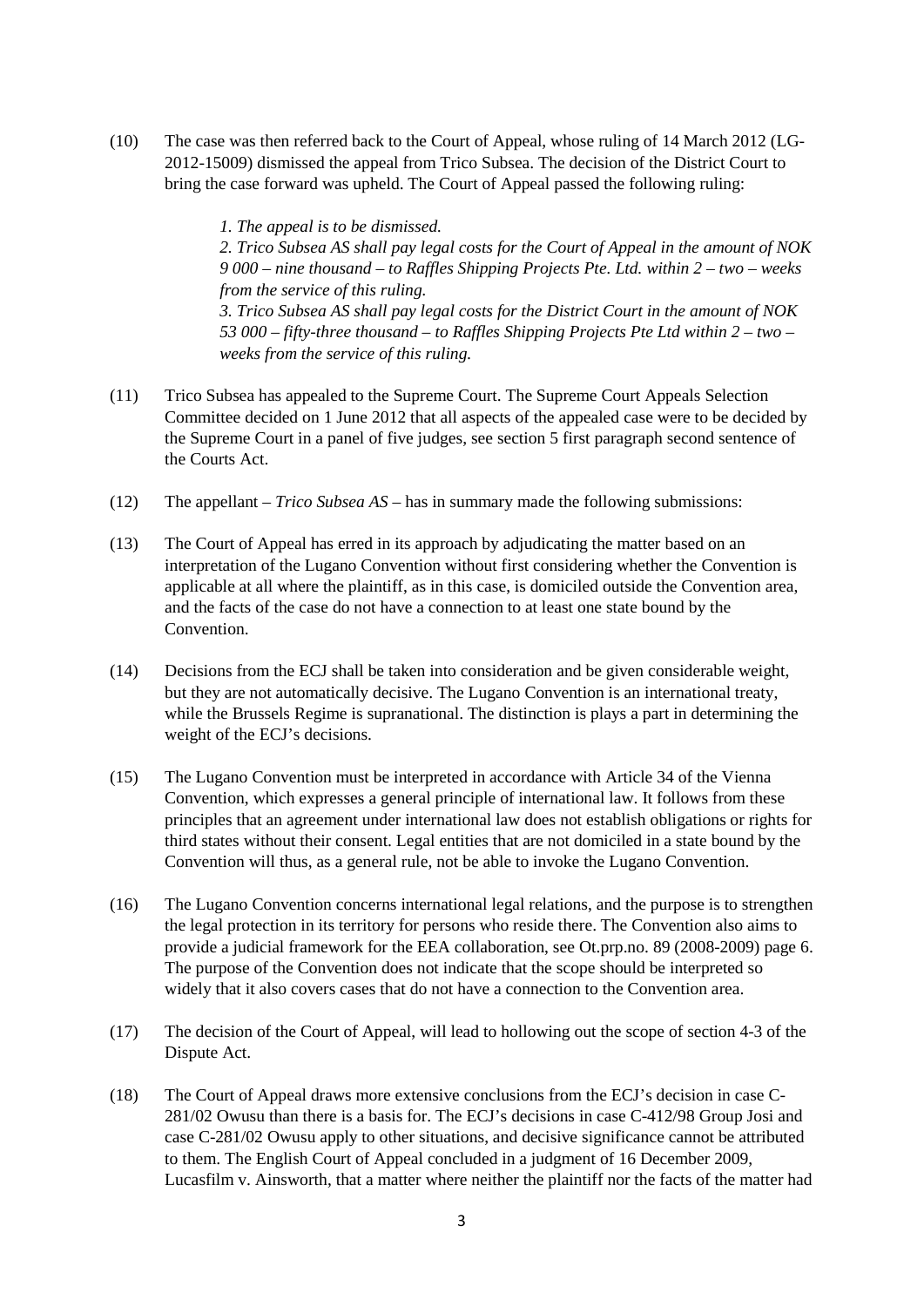a connection to a country covered by the Brussels Regime, could be rejected by English courts. The same reasoning is relevant for the matter at hand.

- (19) I n legal theory the fundamental assumption is that if the plaintiff is not domiciled in a state bound by the Convention, it must be a condition for the Convention to be applied that the matter has such a connection to a state bound by the Convention that it is reasonable that the Convention's provisions apply.
- (20) Trico Subsea AS has made the following claim:

*1. The ruling of 14 March 2012 by Gulating Court of Appeal in case 12-015009ASK-GUL/AVD1 is set aside. 2. Raffles Shipping Projects Pte Ltd is ordered to compensate Trico Subsea AS for its legal costs for the District Court, the Court of Appeal and the Supreme Court.* 

- (21) The respondent *Raffles Shipping Projects Pte Ltd* has in summary made the following submissions:
- (22) The Court of Appeal's interpretation of the Lugano Convention is correct. It follows from Article 2 that the Convention applies. The Convention sets no further requirements for connection to the Convention area beyond the requirements of scope, international element and connecting factor. A defendant having its domicile in a state bound by the Convention is a sufficient connecting factor.
- (23) The interpretation of the Brussels Convention, the Brussels Regime and the Lugano Convention shall be harmonized. ECJ case law is therefore of decisive importance. This is set out in the preamble to the Lugano Convention 2007 and Protocol no 2 to the Convention. Case law from the Supreme Court also applies a fundamental rule that ECJ case law shall be given considerable weight.
- (24) The scope of the Lugano Convention is defined in Article 1. It is not disputed that an international connection requirement can be deduced from the preamble. Besides this, the Convention operates with different forms of connecting factors, where the most central is the defendant's domicile, see Article 2.
- (25) Article 2 must be interpreted literally, and the article does not open for a discretionary connection requirement. Exceptions may be made from the requirement regarding the defendant's domicile, but this must follow explicitly from Article 22, 23 or 27. Clarity and predictability considerations indicate that there is no room for discretionary assessment.
- (26) The presumption in Rt-1995-1244 is that the Convention is applicable also when the plaintiff is domiciled in a third country. The decision predates the Lugano Convention of 2007. Today, general due process considerations have been given even greater weight.
- (27) In the ECJ's decisions in case C-412/98 Group Josi and in case C-281/02 Owusu, the court concludes clearly that there is no room for discretionary connection criteria, and that the Convention also applies when the plaintiff is domiciled outside the Convention area.
- (28) The English Court of Appeal's decision in the Lucasfilm case is not final and legally binding and furthermore concerned a dispute which is regulated by Article 22 of the Lugano Convention. The decision is irrelevant to our case. International legal theory is unified in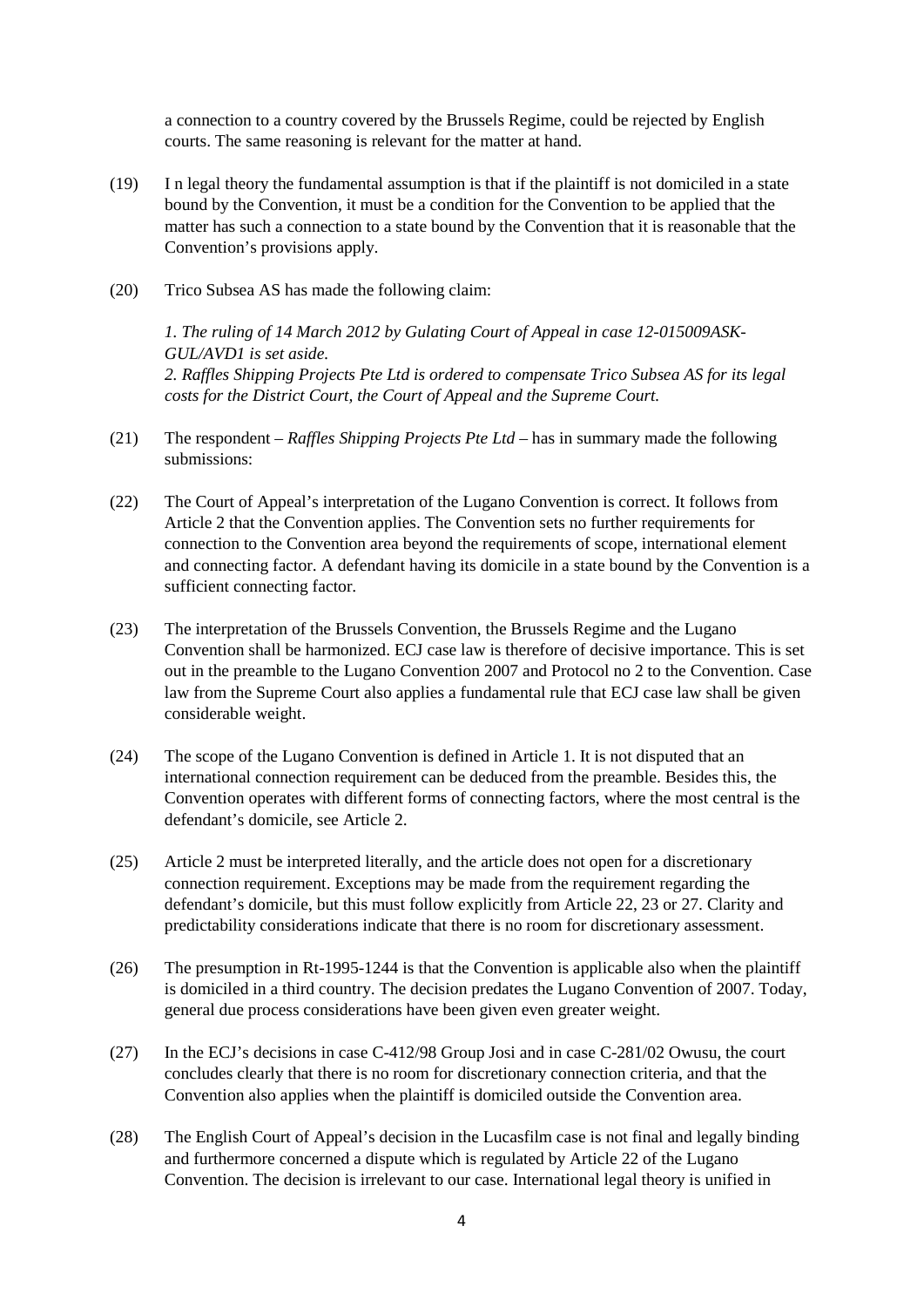dismissing a discretionary connection requirement. Nor does Nordic legal theory, with the exception of Skoghøy, Tvisteløsning (2010) and Schei et al, Tvisteloven (2007), support this notion.

(29) Raffles Shipping Projects Pte Ltd has made the following claim:

*1. The appeal is dismissed.* 

*2. Trico Subsea AS is ordered to compensate Raffles Shipping Project Pte Ltd.'s for its legal costs for the District Court, the Court of Appeal and the Supreme Court.* 

- (30) **My conclusion is** that the appeal must be dismissed.
- (31) The appeal is a second-tier appeal of a ruling, wherein the competence of the Supreme Court is limited to considering the Court of Appeal's procedure and the general interpretation of a written r legal rule, see section 30-6, b) and c) of the Dispute Act. It follows from firm case law that the expression "written legal rule" includes international conventions, see i.a. Rt-2012-1486, paragraph 25. The Supreme Court may after therefore consider whether the Court of Appeal has interpreted the Lugano Convention correctly.
- (32) First, I have some comments on the sources of law.
- (33) The Lugano Convention of 1988 was from 1 January 2010 replaced by the Lugano Convention of 2007, but the rules governing the questions raised in this matter have not been changed. Thus, case law prior to 2010 will still be of interest. The Lugano Convention applies as Norwegian law, see section 4-8 of the of the Dispute Act, and as lex specialis, takes precedence over conflicting national rules, see The Supreme Court Appeals Selection Committee's ruling of 19 January 2012 with reference to i.a. Ot.prp.no. 89 (2008-2009) page 12. As far as the Lugano Convention 1988 was concerned, the principle of precedence is also expressed in Rt-2011-897 section 33 and Ot.prp no. 51 (2004-2005) page 163.
- (34) The Lugano Convention modelled on the Brussels Convention 1968, and EU Regulation 44/2001 – The Brussels Regime – applicable to Member States of the EU. The following is stated regarding the relationship between the Brussels Convention 1968 and the Lugano Convention 1988 in Rt-2004-981 section 22:

*The Lugano Convention is in all essentials a parallel to the Brussels Convention, which was entered into on 27 September 1968 between the EEC countries. The ECJ has jurisdiction over cases regarding the application of the Brussels Convention, and pursuant to a declaration made at the signing of the Lugano Convention, 'due consideration' must be taken to the decisions of the ECJ and also to national courts' decisions regarding 'those provisions of the Brussels Convention which are in all essentials repeated in the Lugano Convention' when interpreting the Convention. It follows from this that ECJ case law in particular will be an important source of law when Norwegian courts are to consider the interpretation of the Lugano Convention.* 

- (35) A corresponding obligation to take into account decisions regarding the Lugano Convention 1988, the Brussels Convention and the Brussels Regulation, follows from protocol 2 regarding, among other things, uniform interpretation of the Lugano Convention 2007, see Schei et al, Tvisteloven, Volume 1, page 192. I would add that it is stated in Rt-2011-897 section 35 that the ECJ's interpretation of similar provisions in the Brussels Convention carry "great weight" when interpreting the corresponding provisions in the Lugano Convention.
- (36) Trico Subsea has argued that the Court of Appeal's approach to the case is wrong, as it bases its decision on an interpretation of the Lugano Convention without first discussing whether the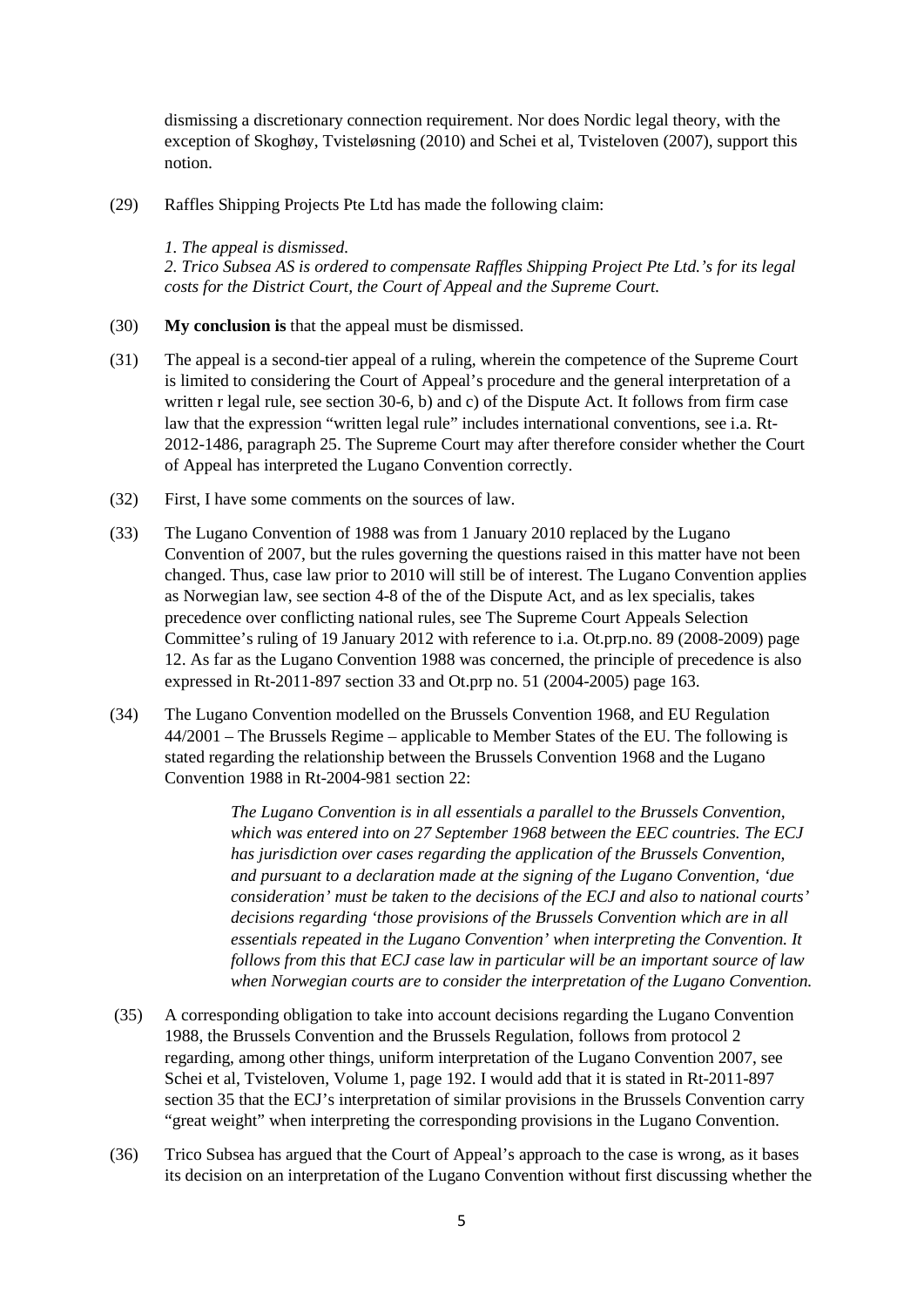Convention applies at all. Therefore, I will first consider the question of whether it can be considered an absolute requirement that the plaintiff is domiciled in a state bound by the Convention for the Convention to apply.

- (37) I will start with the principle of international law about the relative effect of international treaties, meaning that an international agreement neither establishes obligations nor rights for a state that has not given their consent, see Article 34 of the Vienna Convention on the Law of Treaties of 23 May 1969. I therefore agree that we must establish a particular basis that shows the contracting state intended to commit itself in such a manner.
- (38) The parties agree that the dispute seen in isolation falls under the scope of the Lugano Convention, see Article 1, and that the dispute is of an international character. Article 1 limits the scope to "civil and commercial matters", but the wording gives no guidance with regard to potential claims regarding the parties' or the matters' connection to the Convention area. As is the case with other conventions, there are no preparatory works to provide further illumination of the question. It is, however, clear that the states bound by the Convention generally have been of the view that it is advantageous for the defendant to be sued in his or her domicile.
- (39) The clear principal rule of the Convention is that persons that reside in a state bound by the Convention "shall … be sued in the courts of that State" see Article 2 no 1, which is at the core of our case.
- (40) In previous Norwegian case law, the question of whether there should be a requirement that the plaintiff is domiciled in the Convention area has been answered in the negative, with reference to the provision in Article 6 (1) of the Lugano Convention 1988. The provision corresponds to the Article 2 no. 1 of the Lugano Convention 2007 and Article 2 of the Brussels Convention 1968.
- (41) In Rt-1995-1244 it was therefore argued that it was an incorrect interpretation of the legal provision when the Court of Appeal presumed that a party which was not domiciled in a state bound by the Convention could invoke the Convention's jurisdiction provisions. The Appeals Selection Committee made the following comment on this, pages 1245-1246:

*When it comes to the Court of Appeal's decision on the question of jurisdiction, the appeal is directed at the interpretation of the Act implementing the Lugano Convention. It is argued that the plaintiff, domiciled in a state not bound by the Convention, cannot invoke the Convention's jurisdiction provisions. The Appeals Selection Committee agrees with the Court of Appeal that it cannot be assumed that the legal domicile of the plaintiff limits the scope of Article 6 (1) of the Convention. Neither in this provision nor in the wording of the Convention, is there any support of such a limitation. What may potentially justify such a limitation would be that it is beyond the purpose of the Convention to benefit plaintiffs from outside the Convention countries. It is not, however, so that this right to bring an action would exclusively benefit the plaintiff. Regardless of who the plaintiff is, it is advantageous that a case involving several defendants within the Convention countries could be filed at the legal domicile of one of them.* 

(42) It is so that this particular matter concerned two defendants who were alleged to be jointly liable, and who were both domiciled in countries within the Convention area. I will get back to the question of whether one can read a special connection requirement into this. The view that it would normally be advantageous if a case is filed at the defendant's legal domicile, is in any case relevant. The fundamental point of view in the decision is that since this is generally the case, one accepts that the Convention may benefit plaintiffs domiciled outside the Convention area.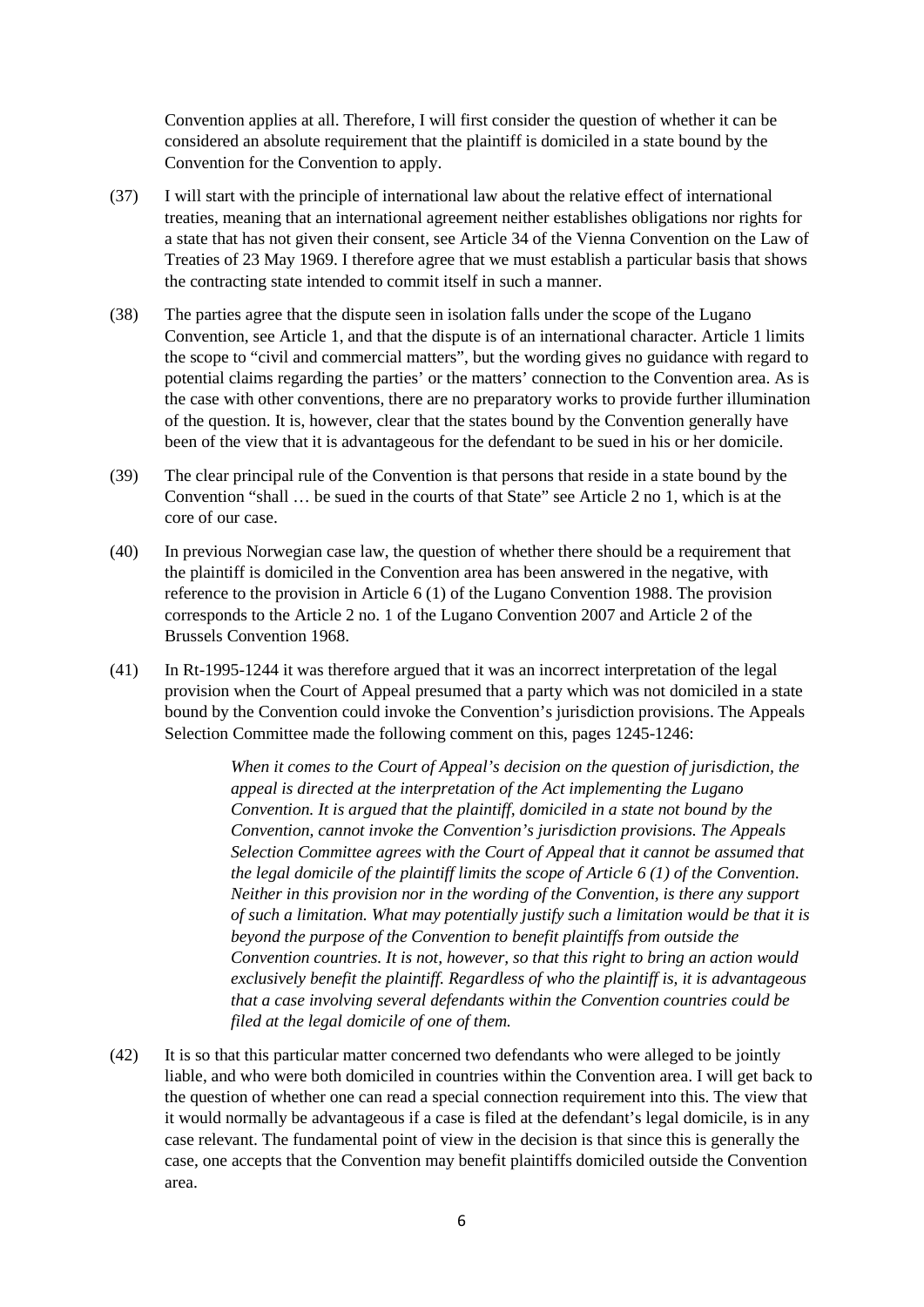- (43) That a plaintiff domiciled in a third country may invoke the Brussels Convention's jurisdiction provisions has also been confirmed by the ECJ. In case C-412/98 Group Josi, the question was whether the Brussels Convention applied in cases where the plaintiff was domiciled outside the convention area. The facts of the matter were that a Canadian insurance company – Universal General Insurance company (UGIC) – had brought proceedings against the Belgian reinsurance company Group Josi Reinsurance Company SA (Group Josi) before a court in France. The Canadian company had its main office in Vancouver, while Group Josi had its main office and domicile in Belgium. The matter concerned a sum of money, which UGIC believed Group Josi was responsible on the basis that the latter was party to a reinsurance agreement.
- (44) In answering the question of whether the Convention applied, the ECJ turned directly to Article 2 of the treaty. In section 34 the court says that "the system of common rules on conferment of jurisdiction established in Title II of the Convention is based on the general rule, set out in the first paragraph of Article II, that persons domiciled in a Contracting State are to be sued in the courts of that state, irrespective of the nationality of the parties." The court states that the background for the rule being a general principle is that "it makes it easier, in principle, for a defendant to defend himself", see section 35.
- (45) The court expressly declined to place weight on the plaintiff's domicile in its assessment of the Convention's scope, and stated that an exception from Article 2 could only be considered where it is expressly stated in a provision of the Convention that the application of the jurisdiction rules is based on the fact that the plaintiff is domiciled in a Contracting State, see sections 57 and 58.
- (46) In section 61, the court concludes: "Title II of the Convention is *in principle* applicable where the defendant is domiciled or seat in a Contracting State, *even if the plaintiff is domiciled in a non-member country*." (highlighted here).
- (47) For Group Josi, the decision was positive because the company should then be sued at its domicile in Belgium and not in France. In my view, the principle that the ECJ expresses, must, however, be applicable also in cases where proceedings are actually brought at the defendant's legal domicile within the Convention area, as in our case.
- (48) Thus, the ECJ has not seen the fact that the Brussels Convention is an international treaty which in principle regulates the relationship between the states bound by the Convention as a limitation to the scope of the Convention, i.a. with reference to the principle that it is normally an advantage for defendants to be sued at their legal domicile.
- (49) Nor does legal theory assume that the fact that the plaintiff is not domiciled within the convention area prevents the application of the convention, see Bull, Norsk Lovkommentar 2005, note 1, Frantzen, Lov og rett 2012, from page 379 and also from page 573 and Bogdan, Luganokonventionen, TfR 1991 from page 387 (on page 397). Schei et al, Tvisteloven (2007) page 193 and Skoghøy, Tvisteløsning (2010) page 55 are on the same footing.
- (50) Following this, I find it clear that there is no room to stipulate an absolute requirement that the plaintiff is domiciled in a state bound by the Convention for the Lugano Convention 2007 to apply.
- (51) I will now discuss whether, when the plaintiff is not a resident of a state bound by the Convention, there is a legal basis for an additional condition, namely that the dispute has such a connection to a state bound by the Convention that it is reasonable for the Convention's rules to apply. Schei et al and Skoghøy have assumed such additional condition exists in their previously mentioned works.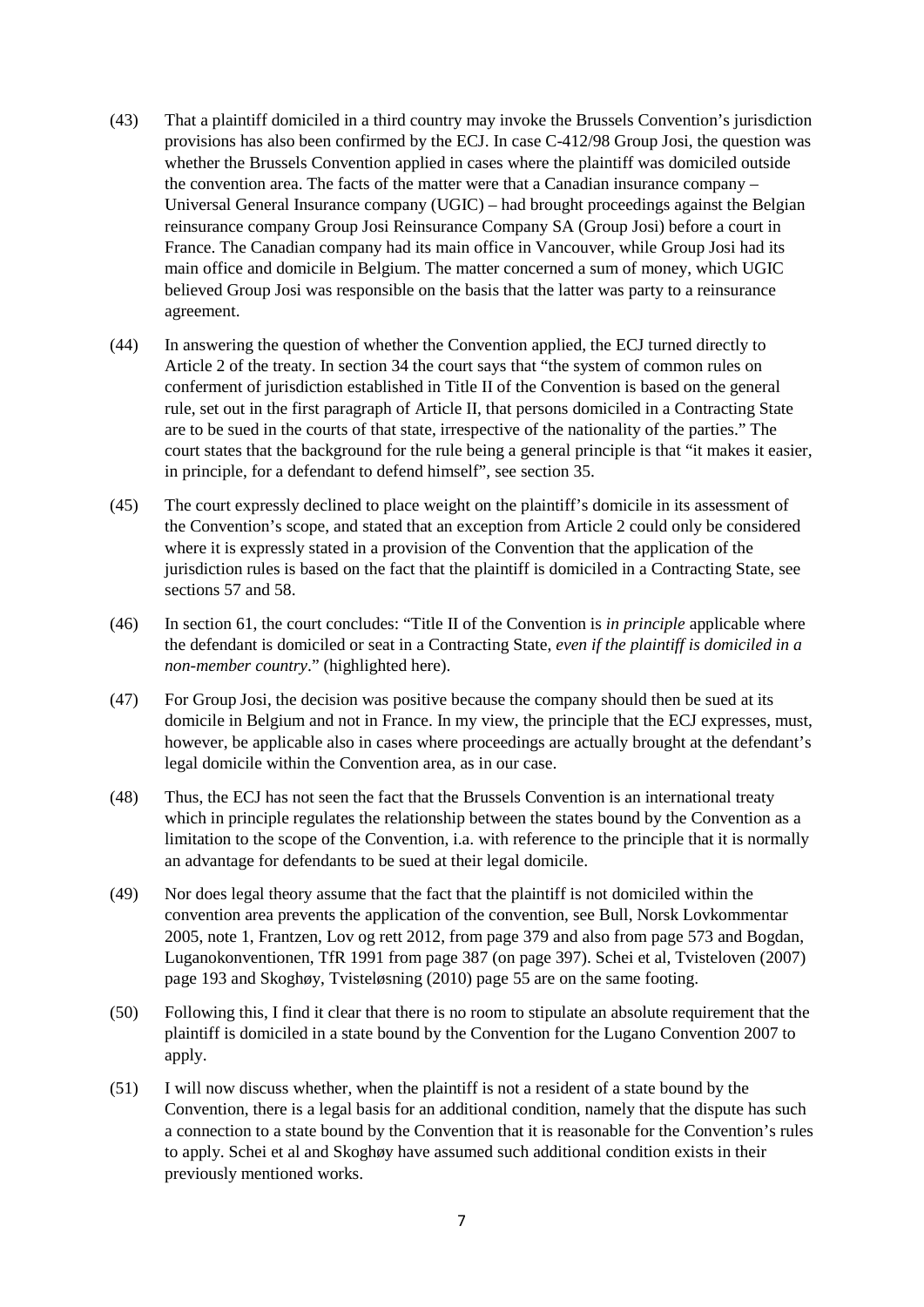- (52) My conclusion is that current law does not open for such an additional term. As previously mentioned, Article 2 no. 1 sets a clear general rule and it is expressly stated that it may only be derogated from where the convention itself contains special rules of jurisdiction, see also Article 3. Thus, the wording does not open for such a condition.
- (53) Nor does the legislator assume that such a condition applies. I refer to Ot.prp no 89 (2008- 2009), at page 7 regarding the convention's scope:

*The convention's rules on the jurisdiction of the courts basically applies to all cases where the defendant is domiciled in the state in question (Article 2). In addition, one must read in a requirement that the matter must be* international*. It is not a requirement that the case has a connection to at least one other state bound by the Convention, see the ECJ's decision in the so-called Owusu case (C-281/02).* 

- (54) Trico Subsea has claimed that the purpose indicates that the Convention may not be given so wide an interpretation that it includes legal action taken by legal entities in third countries, when the matter has no connection to the Convention area. Reference is made to the preamble to the Lugano Convention, which states that the purpose of the Convention is to "strengthen in their territories the legal protection of persons (…) established" in the States bound by the Convention.
- (55) However, this purpose may not unambiguously be taken to support such an interpretation. I agree that the Convention's primary purpose is to attend to the considerations of the citizens of the States bound by the Convention. It is my view, however, that it is inaccurate to say that dismissing a legal action from the defendant's legal venue is strengthens the defendant's legal protection. As earlier mentioned, it would on the contrary normally be advantageous for defendants to be sued by at their legal domicile, see Rt-1995-1244 and the ECJ's judgment in case C-412/98 Group Josi, section 35. It is precisely this normal situation that constitutes the background for the rule.
- (56) Furthermore, the considerations of clarity and predictability, which are emphasized in Clause 11 of the preamble to the Brussels Regime, argue against giving the courts a discretionary right to reject a case based on a consideration of whether it has a closer connection to another state. In the Group Josi case, the ECJ (in sections 34 and 35 which I have quoted earlier) was entirely clear that this concerns a general principle with little room for exceptions.
- (57) The court has further rejected that there is room for a discretionary forum non conveniens assessment as long as a national court has jurisdiction pursuant to Article 2 of the Brussels Convention, because the defendant is domiciled in a state bound by the Convention. In the ECJ case C-281/02 Owusu, a British citizen, domiciled in Great Britain, suffered a personal injury during a vacation in Jamaica. He brought proceedings in Great Britain against the person that had rented him the holiday home, who was also domiciled in Great Britain, in addition to five Jamaican companies.
- (58) Initially, the court noted that the Brussels Convention 1968 Article 2 regarding legal domicile at the place of domicile, was applicable even if both the plaintiff and the defendant were domiciled in the same Convention state. Thereafter the ECJ discussed whether the forum non conveniens doctrine could still be applied by the British courts. The question was therefore if the British courts were free to assess whether the case would be more appropriately handled by the Jamaican courts.
- (59) The ECJ stated that Article 2 is a mandatory provision that, according to its wording, only could be deviated from where this is expressly determined in the Brussels Convention, see paragraph 37. It was irrelevant if the case due to *the subject matter in dispute or the plaintiff's*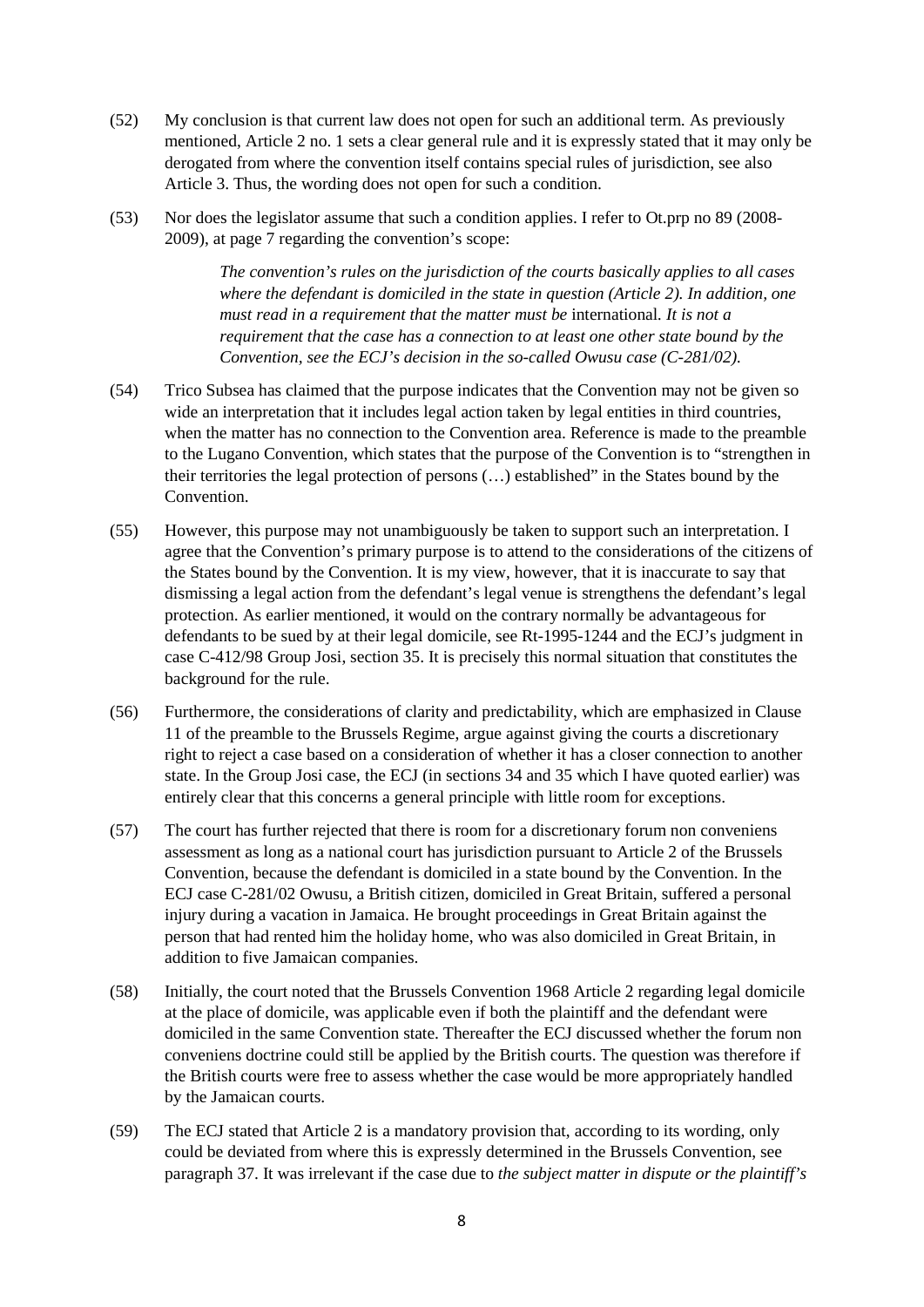*domicile* had a connection to a third country because it would not impose an obligation on the third country if the court in a Contracting State was found to have jurisdiction, see paragraphs 30 and 31. The court concluded thereafter in paragraph 46:

*…the Brussels Convention precludes a court of a Contracting State from declining the jurisdiction conferred on it by Article 2 of that convention on the ground that a court of a non-Contracting State would be a more appropriate forum for the trial of the action even if the jurisdiction of no other Contracting State is in issue or the proceedings have no connecting factors to any other Contracting State.* 

- (60) I read this statement to mean that when a state bound by the Convention has jurisdiction by virtue of being the defendant's domicile, the courts in that country cannot refuse to hear the case, by with reference to that the fact that the case may be more appropriately dealt with by the courts of another country, within or outside the Convention area. It is so that the question of the Owusu case was whether the internationality condition was fulfilled. The issue in our case nonetheless has clear parallels to the Owusu case, because the question in our case is also whether a court in a contracting state should be able to renounce its jurisdiction on the basis of a discretionary assessment of whether the dispute may be more appropriately dealt with by the courts of a state outside the Convention area, and whether the matter has other connecting factors to another state bound by the Convention.
- (61) Foreign theory has also perceived the decision in the Owusu case so that it leaves no room for a forum non conveniens assessment in deciding whether to apply the Brussels Convention, see, for example Fentiman, Common Market Law Review 43, 2006 page 705 et seq. (page 732).
- (62) I find further support in Nordic legal theory for the notion that one cannot, by way of interpretation, establish an additional discretionary condition to the effect that the case must have a connection to a state bound by the Convention when the plaintiff is domiciled in a third state, see Frantzen, in a debate with Skoghøy in Lov og Rett, 2012 page 379 et seq. and page 573 et seq. and Bull, Norsk Lovkommentar, footnote 1 with reference to the Owusu case. Also, Pålsson, Bryssel I-förordning jämte Brüssel- och Luganokonventionerna, 2008 rejects such a connection requirement. On pages 71-72 he discusses whether the applicability of the Brussels Convention must be limited to disputes with a connection to at least one Member State:

*According to an opinion that has been argued in the literature, it is also necessary that the dispute has a certain connection to* more than one Member State*. The idea has been that the regulation is intended to solve problems relating to jurisdiction issues between Member States, but not to regulate issues relating only to the relationship between a Member State and a third country. However, this restriction does not find support in the text of the regulation and it appears it can now be disregarded. It was clearly rejected by the ECJ in the case of Owusu.* 

- (63) In an older version of the book from 2002, Pålsson has taken a more open attitude to the question, which is now rejected in the above quotation from the 2008 edition.
- (64) Thus, I cannot see that, from the current legal sources, there is a legal basis for a particular connection requirement in the Lugano Convention. If this had been the case, it would have to be derived from earlier Norwegian law, which has now been expressed in Section 4-3, first paragraph of the Dispute Act. However, the perception would then presuppose that the Lugano Convention allows national regulation of matters of the type that is the subject of these proceedings. However, the Convention leaves no room for national regulation of the question of jurisdiction. As already mentioned, the Lugano Convention takes precedence over the rules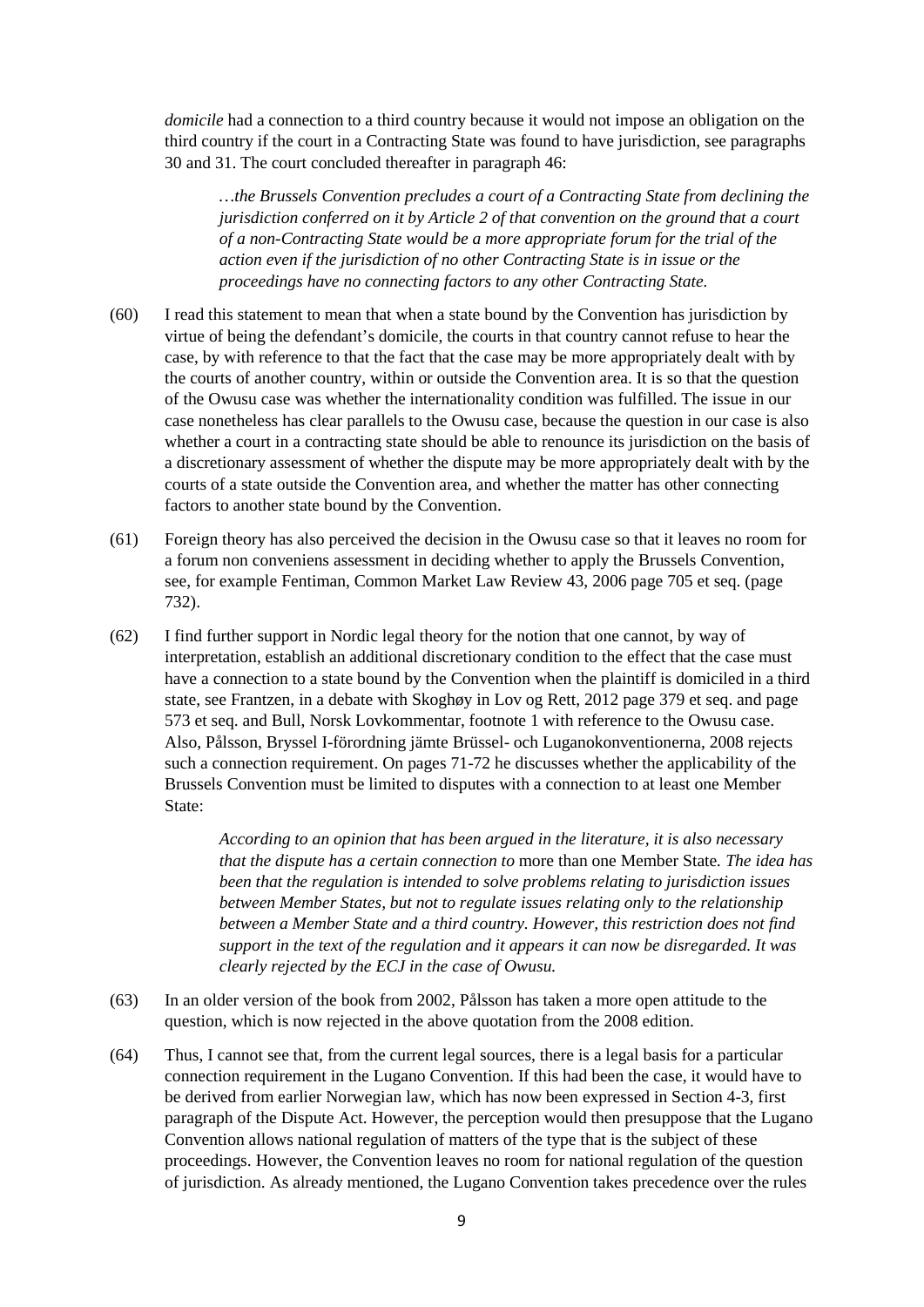of the Dispute Act as lex specialis. The conclusion is therefore that the Court of Appeal has applied a correct understanding of the Lugano Convention.

- (65) I thus find that the appeal has to be rejected. Since I know I am in the minority following the judgment deliberations, I will not formulate a conclusion.
- (66) Justice **Kallerud**: I have reached a different result than the first voting justice.
- (67) Initially, I find it appropriate to recapitulate that our case concerns a company domiciled in Singapore that has brought proceedings before a Norwegian court against a Norwegian company with its headquarters here. The plaintiff's claim concerns settlement under a broker contract regarding the sale of two vessels which was allegedly entered into in Singapore. Apart from the fact that the defendant has its legal domicile here, the parties agree that the facts of the case have no connection to Norway. The question is therefore whether the Convention applies to a dispute brought by a plaintiff from a third country when the dispute's sole connection to the Convention area is that the defendant's legal domicile is here.
- (68) I agree with the first voting justice's general reflections regarding the sources of law and refer to these. I further agree that the dispute falls within the scope of the Convention and that it is of an international character. This is, however, without significance for my point of view because I cannot see that the Convention grants the plaintiff any right to bring proceedings in Norway in a matter such as this.
- (69) I assume, as the first voting justice, that an international convention does not in principle establish rights or obligations for anyone other than the states that are parties to the agreement. There are no indications that when the Lugano Convention was entered into, it was meant to make a general exception to this fairly self-evident principle. The parties to the Convention will of course also here, as in other international agreements of the nature we face here, principally aim to provide legal norms that apply for their own citizens and their own territory. In the Lugano Convention this is emphasized in the preamble where it is stated that one of the purposes of entering into the Convention is "to strengthen in their territories the legal protection of persons therein established".
- (70) Thus, there is a presumption against a convention between states being interpreted as conferring rights to legal entities in a third country without granting similar rights in the third country to persons and companies in the convention state. Such an interpretation of the convention would mean that the legal status of parties in civil cases was unbalanced: the party domiciled in a third country could, pursuant to the Convention, be entitled bring proceedings at the opposite party's legal domicile, while the party in a Lugano state would not have a corresponding right and could only bring proceedings in the third country if that country's national law allows for it. A corresponding imbalance would arise with regard to obligations: the party in the Lugano area would be obliged to accept proceedings being brought at their legal domicile also by parties from third countries, while parties from states which have not signed the Convention can obviously not be subject to such a duty under the Convention. If the introduction of such an arrangement was intended, then it would be natural that this was clearly expressed in the Convention, or was developed through consistent case law. In my view, this is not the case.
- (71) Further, I note that when a party in a state bound by the Convention invokes the rules of the Convention this may, of course, sometimes entail benefits for a plaintiff from a third country. In other cases, it may be disadvantageous. This is, however, different from granting rights to a party outside the Convention area. In my view, it is natural to see the two key decisions from the ECJ in this light.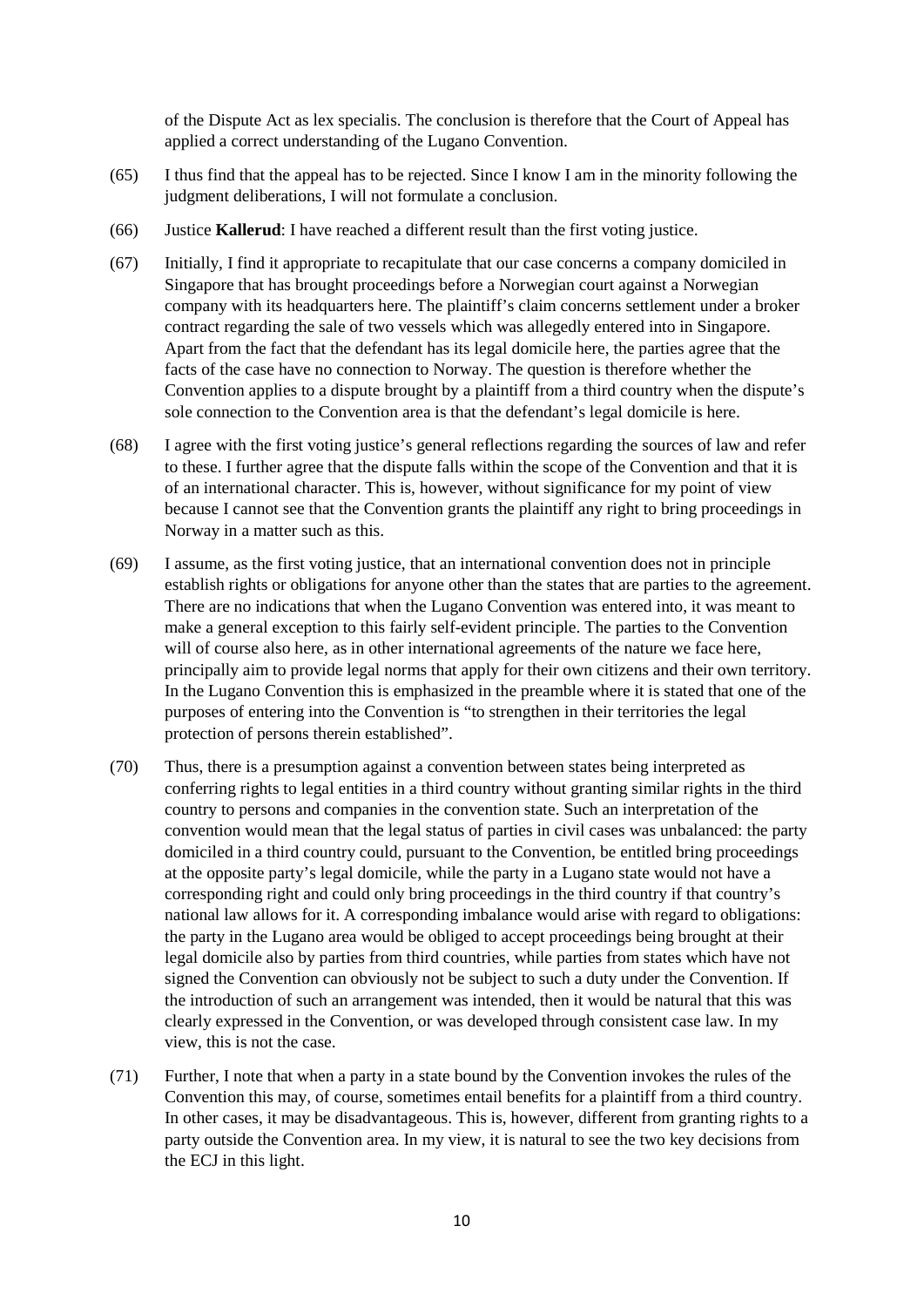- (72) The first voting justice has noted that it may be an advantage for the defendant if the case is filed at his legal domicile. This is of course correct, and is also reflected in the main rule in Article 2. However, for the question of the general understanding of the scope of the Convention, I find it difficult to see that this may be given particular weight. That it may in general be advantageous for a party to be sued in his home country – and that the states bound by the Convention therefore have agreed that this shall be the arrangement between them – does not, in my view, provide any support for parties outside the Convention area being entitled to bring proceedings before a party's legal domicile in a state bound by the Convention.
- (73) I will come back to the understanding of the decisions of the ECJ in further detail, but I find it natural to first emphasize how the scope of the Lugano Convention has been perceived in Norwegian law to this date.
- (74) The Civil Procedure Commission concluded that the Lugano Convention only applied where either the parties or the dispute had "sufficient connection" to a state bound by the Convention, see NOU 2001:32A page 156. It reads as follows:

*An additional prerequisite for the application of the Lugano Convention is that the parties or dispute have sufficient connection to an EEA/EU state…* 

- (75) Further guidance for our question is, in my view, not to be found in the preparatory works. In the white paper Ot.prp.no. 89 (2008-2009) regarding consent to the ratification of the Lugano Convention 2007, the situation where the plaintiff comes from outside the Convention area and the subject matter is not related to the Convention area, is not mentioned. There is no trace of a dismissal of the connection requirement emphasised in the preparatory works of the Dispute Act in the white paper.
- (76) In Rt-1995-1244, as the first voting justice has mentioned, it was argued that the plaintiff, who was domiciled outside the Convention area, could not invoke the Convention's jurisdiction provisions. The Appeals Selection Committee did not, as far as I can see, consider this general question, but said that "… it cannot be assumed that the plaintiff's domicile limits the scope of the Convention…". The core of the matter was that a company from outside the Convention area brought proceedings before a Norwegian court against two defendants. One of them demanded that the case be dismissed because he claimed that he had no legal domicile in Norway, but in the United Kingdom, i.e. in another state bound by the Convention. The highlighted statement by the first voting justice on the advantage of being sued in one's domicile expressly refers to "… a case involving several defendants domiciled in states bound by the Convention". In my opinion, as already stated, one cannot deduce anything about rights for a plaintiff from a third country from this statement.
- (77) The Civil Procedure Commission's assumption regarding a connection to the Convention area has been followed up in the core Norwegian legal theory on legal proceedings. Skoghøy, Tvisteløsning, 2010, page 55, reads:

*If the plaintiff is not domiciled in a state bound by the Convention, however, it must be a condition for the application of the Convention that the facts of the matter which is the subject of the proceedings has such a connection to a state bound by the Convention that it is reasonable that the Convention's provisions shall apply.* 

- (78) Schei et al, Tvisteloven Volume 1, 2007, page 193 expresses approximately the same. I cannot see that Bull has commented on our question.
- (79) The opinion held in the preparatory works and legal theory is well reasoned i and may, in my opinion, be anchored in the general scope of the convention, as I have already discussed. As I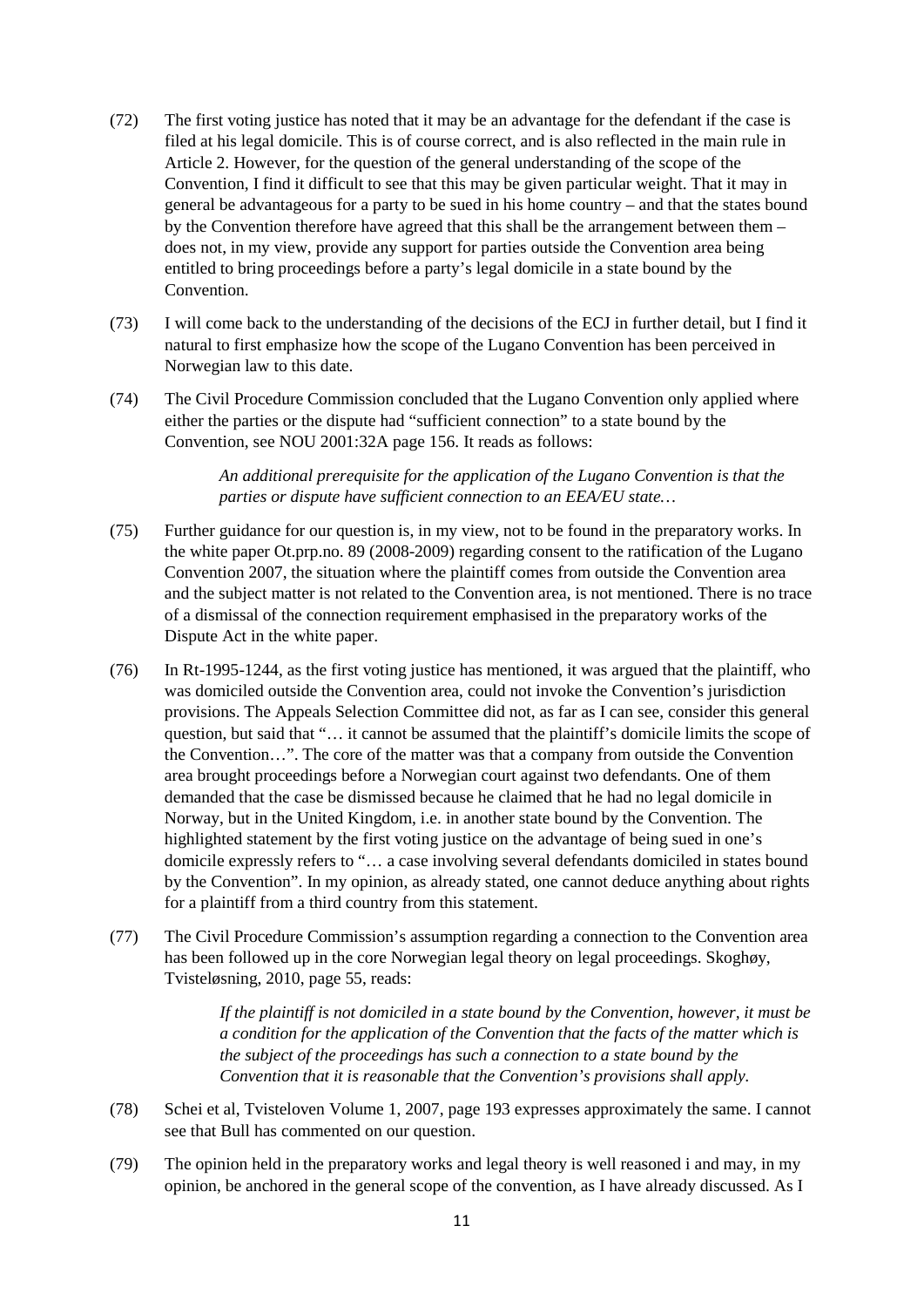see it, the requirement of sufficient connection to a state bound by the Convention is not a condition that comes in addition to the provisions of the Convention, but follows from a natural interpretation of the Convention itself. In his articles in Lov og Rett 2012 pages 193 and 438, Skoghøy emphasizes this aspect. His states, among other things, on page 440:

*It would be quite sensational if, when entering into the Convention, the Lugano states undertook obligations in favour of plaintiffs from third countries without any subject matter connection to the Lugano area. Such an obligation would have the character of a 'third-country promise'. I cannot see that there is a basis for interpreting any such promise into the Convention.* 

- (80) From my general understanding of the Convention's scope, the plaintiff in our case cannot, *pursuant to the convention*, automatically demand to bring proceedings in Norway.
- (81) In my view, case law from the ECJ and foreign theory cannot lead to a different interpretation of the Convention than what I have found so far. I can hardly see that the decisions are decisive for our case. The issues considered by the ECJ are different from our case and relate to matters within the Convention area. In my view, the general statements in the judgments must be read with this in mind.
- (82) The Group Josi decision must, in my opinion, be understood on the basis that the question in the matter was a *choice between two legal domiciles that were both in states bound by the Convention*, and where it was the plaintiff that claimed that the Convention did not apply. The Belgian company, Group Josi, did not have to accept proceedings brought by a Canadian company in France. In accordance with the main rule in Article 2 of the Convention, the defendant could demand that the proceedings were brought before the company's legal domicile in Belgium. The facts of the matter thus concerned a sued company from a state bound by the Convention who, in a court in another state bound by the Convention, claimed that even though the plaintiff came from a third country, the company was entitled to be sued at its own legal domicile, in accordance with the main rule in Article 2 of the Convention. I can hardly see that the judgment gives decisive support for the notion that a plaintiff from a third country can invoke the Convention in a situation like ours.
- (83) In the Owusu case, *both the plaintiff and one of the defendants were domiciled in a state bound by the Convention*, while the dispute originated in a third country. The British defendant claimed that a case filed in the United Kingdom had to be rejected, among other things because the dispute had a closer connection to the third country. The central question before the ECJ was whether such a case fulfilled the requirement that the dispute must be 'international' which has been interpreted into the Convention. That the court did answer this question in the affirmative cannot be decisive for our case, which is undoubtedly 'international'. The second question – whether the British non conveniens doctrine was in accordance with the Convention – does not, in my view, answer the issue in our case. That such a doctrine is problematic within the Convention area, says little about the limits of its general scope. I would also point out that this case did not concern a plaintiff from a third country who, in a matter with no connection to the Convention area, invoked the Convention against a legal entity in a state bound by the Convention.
- (84) Although certain statements in the decisions are somewhat general and seen in isolation may seem far-reaching, I emphasize that in neither case were both the plaintiff and the dispute exclusively connected to a third country, as is the case here. And the court does not generally discuss the question of principle regarding whether a third-country citizen is entitled by virtue of the Convention to bring proceedings in a state bound by the Convention solely because the defendant has legal domicile there pursuant to the Convention.